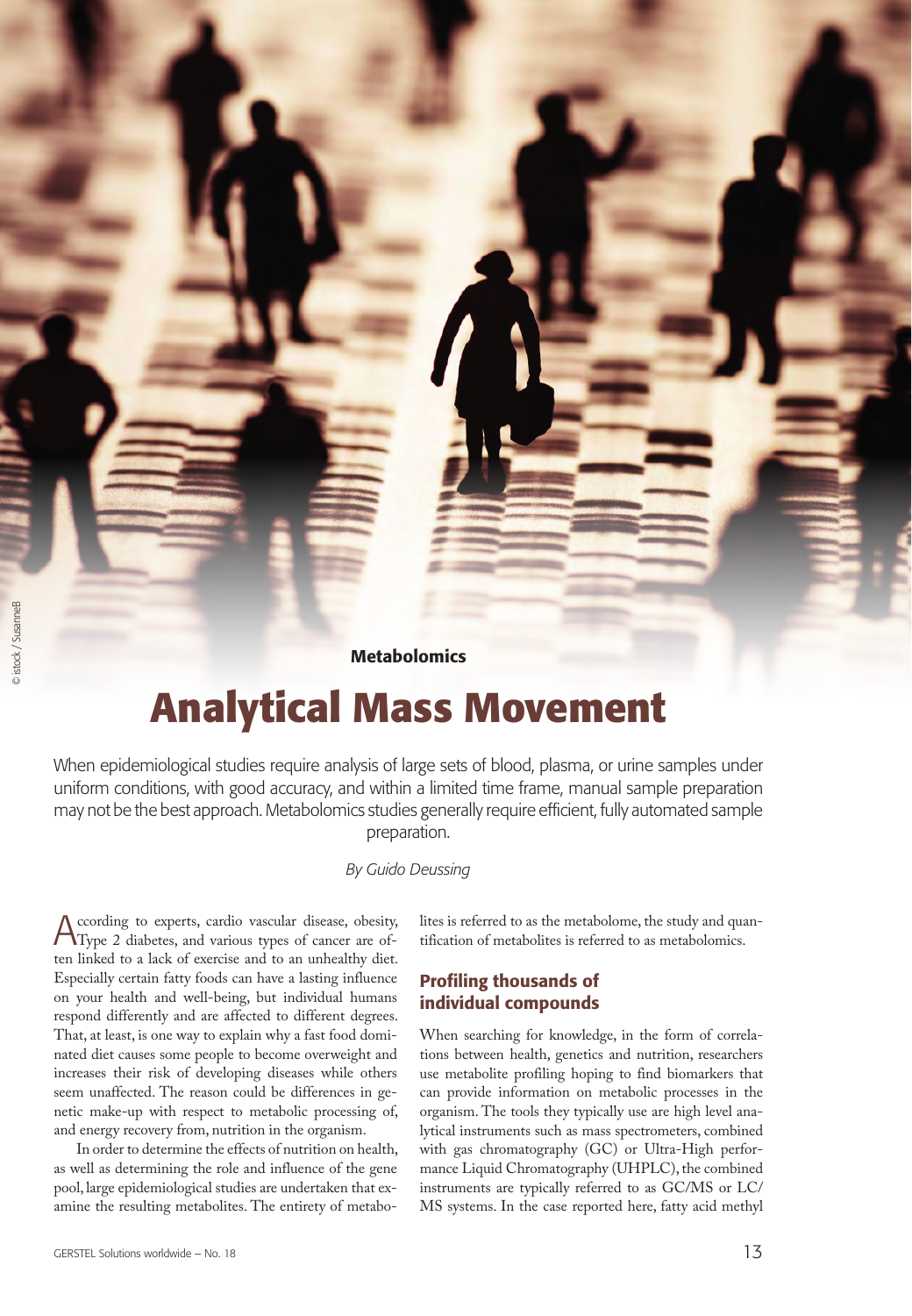For quality control purposes, QC samples with a defined concentration of docosahexaenoic acid (DHA) and eicosapentaenoic acid (EPA) were included and analyzed in every sequence. The table shows the median values in %. N is the number of sequences processed, SD the standard deviation, and % CV is the coefficient of variation in percent. The numbers demonstrate the excellent long term stability and reproducibility of the systems. [1]

| <b>Month</b>              | <b>DHA</b>  |           |      | <b>EPA</b>  |           |      |
|---------------------------|-------------|-----------|------|-------------|-----------|------|
|                           | <b>Mean</b> | <b>SD</b> | % CV | <b>Mean</b> | <b>SD</b> | % CV |
| 1 ( $n = 36$ )            | 2.14        | 0.06      | 2.60 | 0.46        | 0.02      | 4.22 |
| $2(n=36)$                 | 2.14        | 0.06      | 2.66 | 0.46        | 0.01      | 2.22 |
| $3(n=38)$                 | 2.13        | 0.06      | 3.02 | 0.47        | 0.03      | 7.28 |
| $4(n=38)$                 | 2.15        | 0.08      | 3.58 | 0.47        | 0.04      | 9.16 |
| $5(n=37)$                 | 2.16        | 0.06      | 2.66 | 0.47        | 0.03      | 7.13 |
| $6(n=38)$                 | 2.15        | 0.05      | 2.47 | 0.48        | 0.04      | 8.46 |
| $7(n=38)$                 | 2.16        | 0.04      | 1.78 | 0.47        | 0.03      | 6.54 |
| $8(n=38)$                 | 2.15        | 0.07      | 3.23 | 0.47        | 0.02      | 5.30 |
| $9(n=38)$                 | 2.15        | 0.06      | 2.71 | 0.46        | 0.03      | 6.90 |
| $10(n = 38)$              | 2.17        | 0.05      | 2.55 | 0.46        | 0.03      | 6.31 |
| Comparison of mean values | $P = 0.062$ |           |      | $P = 0.064$ |           |      |

esters were quantitatively determined using a GC with flame ionization detector (GC/FID), due to the larger linear and dynamic range of the FID.

## Metabolomics calls for automation

In order to obtain scientific evidence of possible health effects, you need large, comprehensive, and reliable data sets. It is not unusual for metabolomics studies to involve the determination of hundreds or even thousands of individual compounds. Just processing the large number of samples required within a reasonable time frame represents a challenge. In addition, it must be ensured that the results generated are extremely accurate in order to be able to draw any meaningful conclusions. To achieve all this, metabolomics experts agree, you cannot rely on manual sample preparation, you need as much automation as possible. As an example, Laura Yun Wang and her colleagues from the Elsie Widdowson Laboratories and the Institute of Metabolic Science in Cambridge, England, have reported on their work developing and validating a fully automated method for the determination of phospholipid-bound fatty acids in human blood plasma. The goal was to help perform metabolic phenotyping as part of a large epidemiologic study involving a sample set of more than 25,000. Their work was published in Genome Medi-

> cine [1,2] (Open Access). In it, the scientists have clearly documented where they see the challenges of the classical and in many cases manually performed or just partially automated process in-

> The GERSTEL MultiPurpose Sampler (MPS) is available in a single head version as well as a dual head version, which provides similar performance to the dual rail versions used by Laura Wang et al. for automated determination of phospholipid fatty acids from human blood plasma.

volved. They also report on how they have fully automated and validated the process steps needed.

## The Sample Preparation Challenge

The use of nutrition related biomarkers in large-scale epidemiological studies is only possible, "if the analysis is sufficiently fast, relatively cheap, robust and precise", according to Wang et al. It was decided to develop an automated method for fatty acid profiling of the phospholipid fraction in human plasma. A number of steps would have to be automated: The lipids would have to be extracted in total from the plasma using solid phase extraction (SPE) and converted into free fatty acids and then volatile fatty acid methyl esters (FAMEs), which can be determined using a GC with a flame ionization detector (FID). Using this method, stereo-isomers (cis- and trans fatty acid isomers) can be determined by GC in an acceptable time frame, according to the scientists.

When performed by hand, the large number of complex steps requires an inordinate amount of time and the process is prone to human error, as pointed out by Wang et al. As they found in their literature searches, multiple research groups had previously reported automated GC/ FID analysis methods for fatty acid profiling in human plasma running a large number of samples. However, none had previously managed to automate the entire analysis, including extraction of the phospholipid fraction and hydrolysis and derivatization of the free fatty acids for a large set of samples as needed for epidemiological studies.

#### All Steps Completely Automated

Using a combination of three automated systems, the scientists succeeded in achieving the required high throughput combined with sufficient long-term stability and accuracy for the determination of phospholipid fatty acid fractions of human plasma samples. This was done as part of epidemiologic studies designed to correlate genetic and nutrition related factors with the development of type 2 diabetes. Each of the three automated systems consisted of two independently operating MultiPurpose Sampler (MPS) systems. One MPS was equipped with automated SPE option and an integrated centrifuge to perform automated extraction and

cleanup of the lipid fraction. The second MPS in each system was integrated with the GC/ FID and was used to perform sample preparation, i.e. the steps required for hydrolysis and derivatization to form fatty acid methyl esters (FAMEs) as well as introduction to the integrated GC 7890 N (Agilent Technologies, Little Falls, DE, U.S.A.). When choosing the second autosampler, Wang et al. focused on functionality. The MPS in the dual head or dual

rail versions features two independently operating and freely moving towers that can simultaneously operate different tools, or syringes of different sizes. For example, a dual head system can simultaneously handle large

© GERSTEL / Wolfram Schroll

GERSTEL

© GERSTEL / Wolfram Schroll